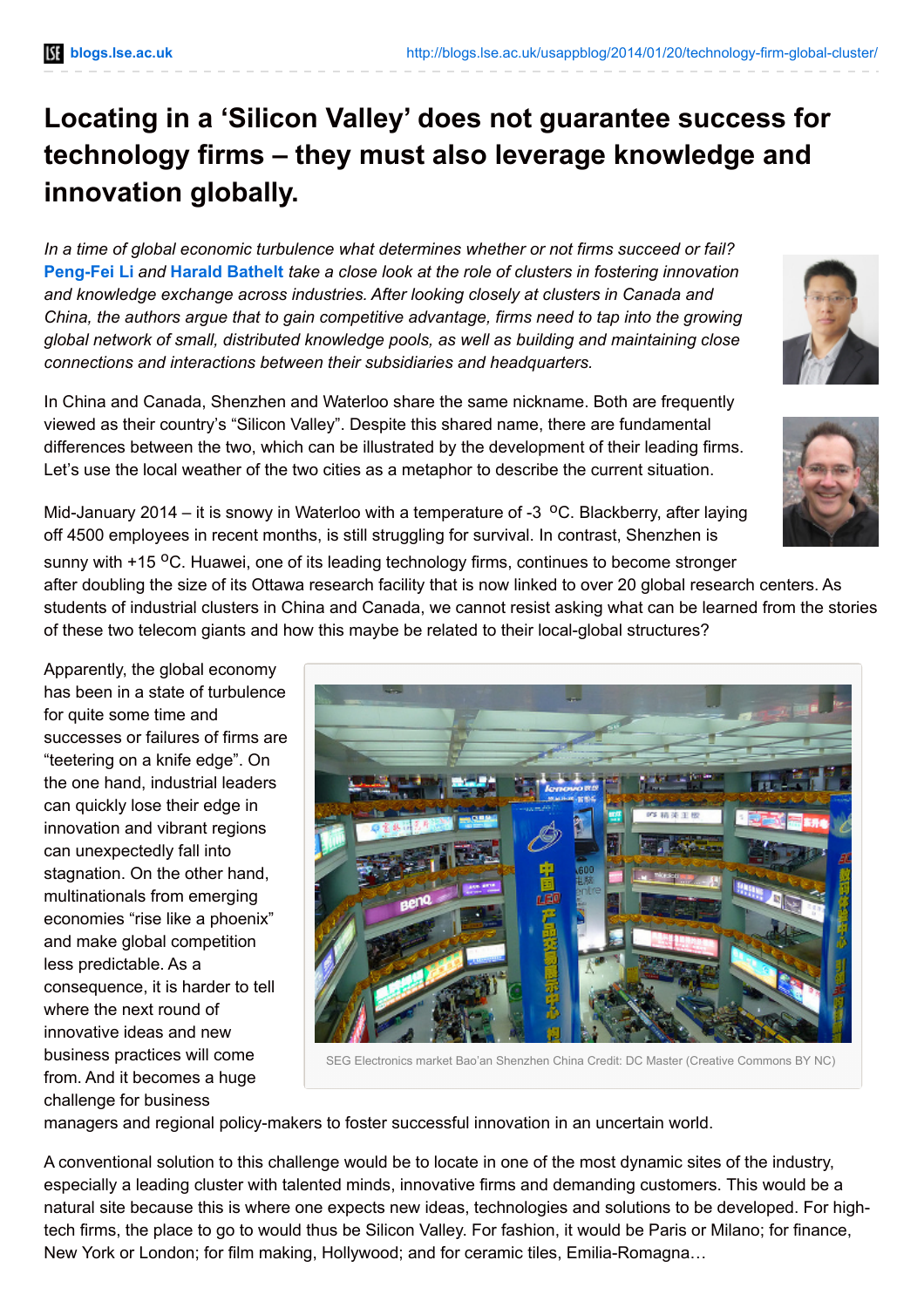It is true: these places are still the "Mecca" in their respective industries. But, in recent years, new innovative clusters have developed elsewhere – in both developed and developing economies. For example, in high-tech industries, the likes of Bangalore, Shenzhen, Hsinchu, Dallas and Waterloo have all risen in the past 20 years. These clusters have grown out of varied contexts. New competitive firms from these regions have developed different understandings of industrial dynamics and accumulated different expertise in their fields. Driven by local innovators, many new industrial communities are being quickly transformed from knowledge-absorbing to knowledge-creating places. They are developing into new innovative clusters that are in the same general business, but have somewhat different areas of strengths and specialization. This is a novel trend that will have a distinct impact on the innovation strategies of firms, industries and regions.

Although many innovations have local origins, it is crucial in this turbulent age not to rely blindly on localized learning networks in a community or cluster – no matter how successful these may have been in the past. It is more important to search, mobilize and integrate new ideas, technologies and knowledge scattered at a global scale, sometimes integrating very distant places. This does not imply that entrepreneurs need to be omnipresent because, in each technology field, knowledge pools are distributed quite unevenly, with a limited number of key locations spread around the globe. In each industry, a "small world" of remarkable hotspots or innovative clusters exist, which continuously improve existing technologies and sporadically generate innovations that redefine the "rules of the game" in a global business context. To gain a global competitive advantage, firms and clusters need to tap into such knowledge pools and become insiders in these places. This suggests that we are witnessing a process that generates novel patterns of foreign direct investment (FDI) linkages, a new structure of transnational knowledge flows, and perhaps a new organization of multinational corporations. We refer to this new architecture of globalized learning as "global cluster networks".

Clusters as distinctive local industrial communities can be both places of opportunities and areas of challenges. Innovation-oriented firms often originate from successful clusters and already know how to interact in a creative environment. They will likely invest in similar clusters located elsewhere to benefit from the local learning milieus of these clusters. On the other hand, cost-squeezing firms may view clusters as places full of competitors, which drive up costs and risks of unintended knowledge spillovers, and consequently try to avoid such locations. We therefore expect that global cluster networks will develop around knowledge-based foreign direct investments (FDIs). In our study of 300 investment cases from Canada to China between 2006 and 2010, we find that firms from Canadian clusters are five times more likely to invest in similar Chinese clusters than firms from Canadian non-clusters.

Within cluster networks, knowledge does not flow in a linear way from one place to others, but is channeled in multi-directional ways among different sites – going back and forth involving feedback loops rather than simply spreading out. To leverage knowledge in global cluster networks, multinationals require both intra- and interorganizational changes.

Internally, closer connections and interactions between subsidiaries and headquarters, as well as between different subsidiaries, become more significant for knowledge sharing and creation between clusters. Within multinational organizations, global training and learning infrastructures and transnational mobility of professionals become important strategic options. Beyond such arrangements, firms at the core of these networks need to turn into true learning organizations. According to Nohria and [Ghoshal](http://gul.gu.se/public/pp/public_courses/course40530/published/1291620354679/resourceId/15964758/content/Nohria  Ghoshal 1994 - Theme 1.pdf), these organizations operate as differentiated networks of global corporate units which are more automatous and horizontally linked, rather than bureaucratic hierarchies. In our analysis of FDI cluster networks between Canada and China, we find that most cluster-based investments are horizontally linked, as Canadian FDIs are generally engaged with similar kinds of activities in China, not exhibiting an international division of labor along global value chains.

Externally, the cluster subsidiaries of multinational firms become nodes in global cluster networks and take the lead in facilitating knowledge sharing processes between multinationals and local industrial communities. This is because they show both: geographical proximity with local competitors as well as organizational connections with distant units of the same multinational structure. Cluster-based FDI affiliates can tap into local knowledge pools, but also interact with the global organizational networks of their multinational corporations. Since learning is a mutual process, clusters also benefit from the existence of cross-cluster multinationals that create pipelines,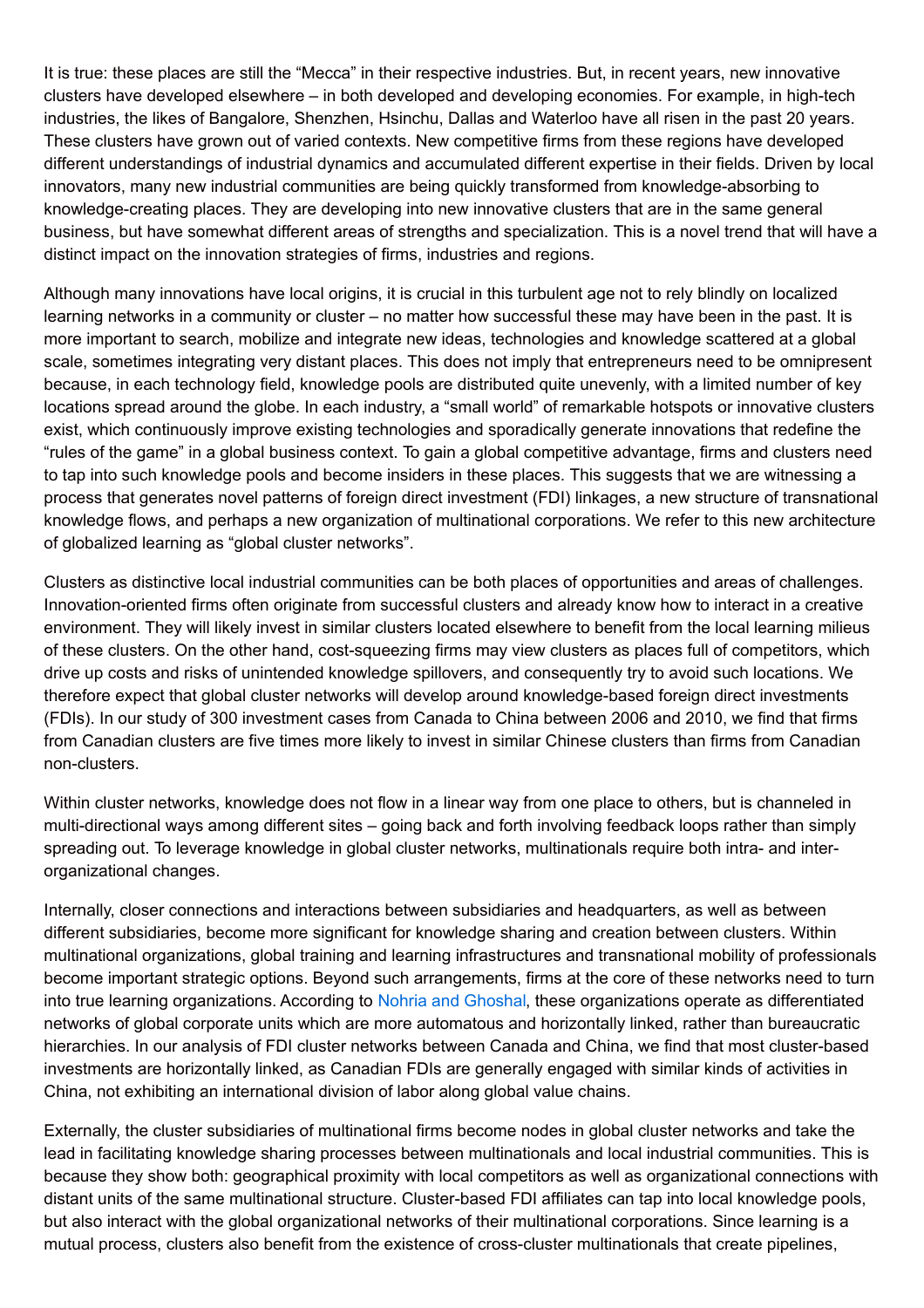channeling external knowledge into local communities.

At this point, we may ask whether the idea of global cluster networks can shed some light on the different situations that Blackberry and Huawei are currently facing. While both are complex cases, our conception indeed offers some relevant explanation to understand their recent development. Although Blackberry used to be very successful internationally, it was always quite a local firm. Its research and even production facilities are strongly concentrated around its Waterloo/Toronto headquarter region – i.e. a fact that has



become the company's pride. To find talented engineers outside the local community was difficult but did not appear crucial, as the supply of local talent from one of Canada's leading tech universities was endless. Although there are many reasons for the decline of Blackberry, its isolation in a peripheral cluster, despite its initially highly innovative nature, contributed to growing bureaucracy and ignorance of fundamental changes in the smartphone industry.

Compared to Waterloo, Shenzhen is an IT cluster with a relatively weak local knowledge base, with no leading research university close-by. Turning this disadvantage into an advantage, Huawei adopted a global innovation strategy by establishing global research centers in many countries and thus tapping into varied knowledge pools. These centers are mostly located in innovative clusters. It is precisely the long-term engagement in such cluster networks that plays an important role for Huawei's success: being already 20 years in Silicon Valley, 15 years in Bangalore and Dallas and now 4 years in Ottawa. By being in major places of innovative ideas in the telecom world, Huawei has localized its research centers globally to match the strength of these embedded clusters. Through this, it has been able to integrate dynamic research nodes into a strong global knowledge network that constitutes the firm's success – now and probably also in the future.

This article is based on the paper, Global Cluster Networks - Foreign Direct Investment Flows From Canada to China, in the Journal of Economic [Geography.](http://joeg.oxfordjournals.org/content/14/1/45) This article will be Open Access until mid-April, courtesy of Oxford *University University Press.*

## *Please read our comments policy before [commenting](http://blogs.lse.ac.uk/usappblog/comments-policy/)*.

Note: This article gives the views of the author, and not the position of USApp-American Politics and Policy, nor *of the London School of Economics.*

\_\_\_\_\_\_\_\_\_\_\_\_\_\_\_\_\_\_\_\_\_\_\_\_\_\_\_\_\_\_\_\_\_\_\_\_\_\_\_\_\_

*Shortened URL for this post:* **<http://bit.ly/1bBLfdL>**

**About the authors**